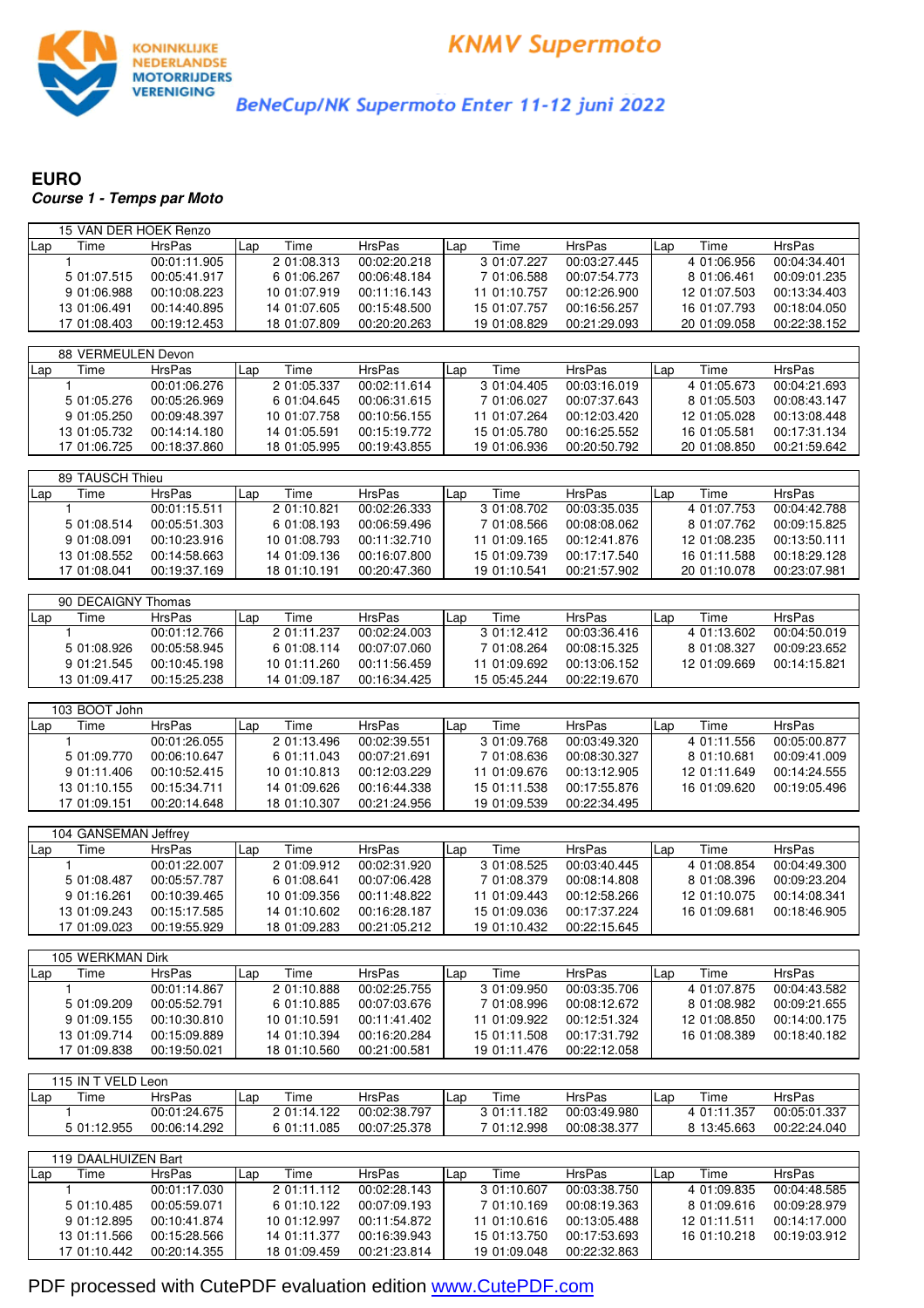|     | 135 STRAVER Wouter |               |     |              |               |     |              |               |     |              |               |  |
|-----|--------------------|---------------|-----|--------------|---------------|-----|--------------|---------------|-----|--------------|---------------|--|
| Lap | l ime              | <b>HrsPas</b> | Lap | Time         | <b>HrsPas</b> | Lap | Time         | <b>HrsPas</b> | Lap | Time         | <b>HrsPas</b> |  |
|     |                    | 00:01:08.771  |     | 2 01:05.930  | 00:02:14.701  |     | 3 01:05.790  | 00:03:20.491  |     | 4 01:06.082  | 00:04:26.573  |  |
|     | 5 01:05.627        | 00:05:32.200  |     | 6 01:05.864  | 00:06:38.065  |     | 7 01:06.091  | 00:07:44.157  |     | 8 01:06.805  | 00:08:50.962  |  |
|     | 9 01:06.160        | 00:09:57.122  |     | 10 01:07.519 | 00:11:04.641  |     | 11 01:06.716 | 00:12:11.357  |     | 12 01:06.225 | 00:13:17.583  |  |
|     | 13 01:05.983       | 00:14:23.566  |     | 14 01:06.304 | 00:15:29.871  |     | 15 01:07.239 | 00:16:37.110  |     | 16 01:08.844 | 00:17:45.955  |  |
|     | 17 01:07.325       | 00:18:53.281  |     | 18 01:08.268 | 00:20:01.549  |     | 19 01:08.501 | 00:21:10.050  |     | 20 01:12.974 | 00:22:23.025  |  |

|       | 188 SOMMEN M |               |     |              |               |      |              |               |     |              |               |  |  |
|-------|--------------|---------------|-----|--------------|---------------|------|--------------|---------------|-----|--------------|---------------|--|--|
| l Lap | Time         | <b>HrsPas</b> | Lap | Time         | <b>HrsPas</b> | .Lap | Time         | <b>HrsPas</b> | Lap | Time         | <b>HrsPas</b> |  |  |
|       |              | 00:01:23.863  |     | 2 01:20.287  | 00:02:44.150  |      | 3 01:11.358  | 00:03:55.509  |     | 4 01:11.119  | 00:05:06.628  |  |  |
|       | 5 01:18.956  | 00:06:25.585  |     | 6 01:11.561  | 00:07:37.146  |      | 7 01:11.696  | 00:08:48.843  |     | 8 01:12.163  | 00:10:01.006  |  |  |
|       | 9 01:10.789  | 00:11:11.795  |     | 10 01:16.162 | 00:12:27.958  |      | 11 01:12.950 | 00:13:40.908  |     | 12 01:10.711 | 00:14:51.619  |  |  |
|       | 13 01:10.874 | 00:16:02.494  |     | 14 01:11.799 | 00:17:14.293  |      | 15 01:12.291 | 00:18:26.585  |     | 16 01:13.685 | 00:19:40.270  |  |  |
|       | 17 01:13.826 | 00:20:54.097  |     | 18 01:12.535 | 00:22:06.633  |      |              |               |     |              |               |  |  |

|       | 199 DE BIE Alain |              |     |              |               |     |              |               |      |              |               |  |  |
|-------|------------------|--------------|-----|--------------|---------------|-----|--------------|---------------|------|--------------|---------------|--|--|
| l Lap | lime             | HrsPas       | Lap | Time         | <b>HrsPas</b> | Lap | Time         | <b>HrsPas</b> | 'Lap | Time         | <b>HrsPas</b> |  |  |
|       |                  | 00:01:24.195 |     | 2 01:12.871  | 00:02:37.066  |     | 3 01:11.254  | 00:03:48.320  |      | 4 01:10.543  | 00:04:58.864  |  |  |
|       | 5 01:11.409      | 00:06:10.273 |     | 6 01:12.490  | 00:07:22.763  |     | 7 01:10.804  | 00:08:33.568  |      | 8 01:10.694  | 00:09:44.263  |  |  |
|       | 9 01:13.869      | 00:10:58.132 |     | 10 01:11.532 | 00:12:09.665  |     | 11 01:10.717 | 00:13:20.382  |      | 12 01:10.117 | 00:14:30.500  |  |  |
|       | 13 01:10.435     | 00:15:40.936 |     | 14 01:10.967 | 00:16:51.903  |     | 15 01:11.615 | 00:18:03.518  |      | 16 01:10.558 | 00:19:14.077  |  |  |
|       | 17 01:11.335     | 00:20:25.413 |     | 18 01:11.315 | 00:21:36.728  |     | 19 01:19.600 | 00:22:56.329  |      |              |               |  |  |

|     | 247 KIRBY Josh (ACU) |               |     |              |               |     |              |               |      |              |               |  |
|-----|----------------------|---------------|-----|--------------|---------------|-----|--------------|---------------|------|--------------|---------------|--|
| Lap | Time                 | <b>HrsPas</b> | Lap | Time         | <b>HrsPas</b> | Lar | Time         | <b>HrsPas</b> | -Lap | Time         | <b>HrsPas</b> |  |
|     |                      | 00:01:26.404  |     | 2 01:11.196  | 00:02:37.601  |     | 3 01:11.133  | 00:03:48.734  |      | 4 01:10.468  | 00:04:59.202  |  |
|     | 5 01:09.245          | 00:06:08.448  |     | 6 01:09.540  | 00:07:17.989  |     | 7 01:09.589  | 00:08:27.578  |      | 8 01:08.043  | 00:09:35.622  |  |
|     | 9 01:10.207          | 00:10:45.829  |     | 10 01:09.340 | 00:11:55.170  |     | 11 01:08.352 | 00:13:03.522  |      | 12 01:09.252 | 00:14:12.774  |  |
|     | 13 01:10.104         | 00:15:22.879  |     | 14 01:09.649 | 00:16:32.528  |     | 15 01:08.928 | 00:17:41.456  |      | 16 01:08.662 | 00:18:50.119  |  |
|     | 17 01:08.846         | 00:19:58.966  |     | 18 01:09.207 | 00:21:08.174  |     | 19 01:10.008 | 00:22:18.182  |      |              |               |  |

|     | 314 DE COENE YOVAN |               |     |              |               |     |              |               |     |              |               |  |
|-----|--------------------|---------------|-----|--------------|---------------|-----|--------------|---------------|-----|--------------|---------------|--|
| Lap | Time               | <b>HrsPas</b> | Lap | Time         | <b>HrsPas</b> | Lap | Time         | <b>HrsPas</b> | Lap | Time         | <b>HrsPas</b> |  |
|     |                    | 00:01:23.318  |     | 2 01:11.943  | 00:02:35.262  |     | 3 01:12.843  | 00:03:48.106  |     | 4 01:12.703  | 00:05:00.809  |  |
|     | 5 01:25.707        | 00:06:26.517  |     | 6 01:12.408  | 00:07:38.925  |     | 7 01:13.728  | 00:08:52.654  |     | 8 01:12.009  | 00:10:04.663  |  |
|     | 9 01:11.523        | 00:11:16.186  |     | 10 01:14.644 | 00:12:30.831  |     | 11 01:12.545 | 00:13:43.377  |     | 12 01:11.946 | 00:14:55.324  |  |
|     | 13 01:12.044       | 00:16:07.368  |     | 14 01:13.367 | 00:17:20.735  |     | 15 01:12.693 | 00:18:33.429  |     | 16 01:21.255 | 00:19:54.684  |  |
|     | 17 01:17.682       | 00:21:12.366  |     | 18 01:16.699 | 00:22:29.066  |     |              |               |     |              |               |  |

|     | 325 NINANE MAXIME |               |     |             |              |     |                  |               |      |             |              |
|-----|-------------------|---------------|-----|-------------|--------------|-----|------------------|---------------|------|-------------|--------------|
| Lap | $- \cdot$<br>ime  | <b>HrsPas</b> | Lar | Time        | HrsPas       | Lap | Time             | <b>HrsPas</b> | ILap | Time        | HrsPas       |
|     |                   | 00:01:21.604  |     | 2 01:11.678 | 00:02:33.283 |     | .253<br>3.01:11. | 00:03:44.536  |      | 4 01:11.028 | 00:04:55.564 |
|     | 5 01:11.185       | 00:06:06.750  |     | 6 01:29.995 | 00:07:36.745 |     | 7 01:28.713      | 00:09:05.459  |      |             |              |

|     | 328 VANHUMBEECK HANS |               |      |              |               |     |              |               |     |              |               |  |  |
|-----|----------------------|---------------|------|--------------|---------------|-----|--------------|---------------|-----|--------------|---------------|--|--|
| Lap | Time                 | <b>HrsPas</b> | .Lap | Time         | <b>HrsPas</b> | Lan | Time         | <b>HrsPas</b> | Lap | Time         | <b>HrsPas</b> |  |  |
|     |                      | 00:01:28.257  |      | 2 01:13.447  | 00:02:41.705  |     | 3 01:10.033  | 00:03:51.738  |     | 4 01:12.214  | 00:05:03.952  |  |  |
|     | 5 01:16.377          | 00:06:20.330  |      | 6 01:11.450  | 00:07:31.780  |     | 7 01:09.693  | 00:08:41.473  |     | 8 01:11.595  | 00:09:53.069  |  |  |
|     | 9 01:25.700          | 00:11:18.769  |      | 10 01:12.924 | 00:12:31.693  |     | 11 01:13.632 | 00:13:45.326  |     | 12 01:17.795 | 00:15:03.121  |  |  |
|     | 13 01:17.374         | 00:16:20.496  |      | 14 01:17.876 | 00:17:38.373  |     | 15 01:17.028 | 00:18:55.401  |     | 16 01:12.759 | 00:20:08.161  |  |  |
|     | 17 01:12.572         | 00:21:20.734  |      | 18 01:19.208 | 00:22:39.942  |     |              |               |     |              |               |  |  |

|     | 349 LAGAMME NICOLAS |               |     |              |               |      |              |               |     |              |               |  |  |
|-----|---------------------|---------------|-----|--------------|---------------|------|--------------|---------------|-----|--------------|---------------|--|--|
| Lap | l ime               | <b>HrsPas</b> | Lap | Time         | <b>HrsPas</b> | Lap) | Time         | <b>HrsPas</b> | Lap | Time         | <b>HrsPas</b> |  |  |
|     |                     | 00:01:32.121  |     | 2 01:10.436  | 00:02:42.558  |      | 3 01:10.280  | 00:03:52.838  |     | 4 01:10.357  | 00:05:03.195  |  |  |
|     | 5 01:21.206         | 00:06:24.402  |     | 6 01:12.021  | 00:07:36.423  |      | 7 01:12.848  | 00:08:49.271  |     | 8 01:12.624  | 00:10:01.896  |  |  |
|     | 9 01:10.254         | 00:11:12.151  |     | 10 01:14.665 | 00:12:26.816  |      | 11 01:15.264 | 00:13:42.081  |     | 12 01:11.789 | 00:14:53.870  |  |  |
|     | 13 01:10.711        | 00:16:04.581  |     | 14 01:10.188 | 00:17:14.770  |      | 15 01:11.465 | 00:18:26.236  |     | 16 01:09.831 | 00:19:36.067  |  |  |
|     | 17 01:11.682        | 00:20:47.749  |     | 18 01:13.037 | 00:22:00.787  |      |              |               |     |              |               |  |  |

|     | 410 RENARD ANTOINE |               |     |              |              |     |              |               |      |              |               |
|-----|--------------------|---------------|-----|--------------|--------------|-----|--------------|---------------|------|--------------|---------------|
| Lap | Time               | <b>HrsPas</b> | Lap | Time         | HrsPas       | Lap | Time         | <b>HrsPas</b> | .Lap | Time         | <b>HrsPas</b> |
|     |                    | 00:01:14.567  |     | 2 01:08.222  | 00:02:22.789 |     | 3 01:08.384  | 00:03:31.174  |      | 4 01:08.131  | 00:04:39.305  |
|     | 5 01:10.059        | 00:05:49.365  |     | 6 01:08.500  | 00:06:57.865 |     | 7 01:08.867  | 00:08:06.733  |      | 8 01:10.146  | 00:09:16.880  |
|     | 9 01:08.433        | 00:10:25.313  |     | 10 01:08.542 | 00:11:33.855 |     | 11 01:09.179 | 00:12:43:035  |      | 12 01:08.358 | 00:13:51.394  |
|     | 13 01:08.502       | 00:14:59.896  |     | 14 01:10.003 | 00:16:09.900 |     | 15 01:09.044 | 00:17:18.945  |      | 16 01:10.539 | 00:18:29.484  |
|     | 17 01:09.199       | 00:19:38.684  |     | 18 01:09.334 | 00:20:48.019 |     | 19 01:10.749 | 00:21:58.768  |      | 20 01:09.509 | 00:23:08.277  |

|     | 454 DIERICKX BRAM |               |     |              |               |       |              |               |     |              |               |
|-----|-------------------|---------------|-----|--------------|---------------|-------|--------------|---------------|-----|--------------|---------------|
| Lap | Time              | <b>HrsPas</b> | Lap | Time         | <b>HrsPas</b> | l Lap | Time         | <b>HrsPas</b> | Lap | Гіmе         | <b>HrsPas</b> |
|     |                   | 00:01:21.176  |     | 2 01:11.531  | 00:02:32.707  |       | 3 01:10.769  | 00:03:43.476  |     | 4 01:10.944  | 00:04:54.421  |
|     | 5 01:10.694       | 00:06:05.116  |     | 6 01:12.416  | 00:07:17.532  |       | 7 01:11.596  | 00:08:29.128  |     | 8 01:12.887  | 00:09:42.015  |
|     | 9 01:13.404       | 00:10:55.419  |     | 10 01:14.740 | 00:12:10.160  |       | 11 01:11.677 | 00:13:21.837  |     | 12 01:10.151 | 00:14:31.989  |
|     | 13 01:11.105      | 00:15:43.094  |     | 14 01:11.702 | 00:16:54.797  |       | 15 01:13.618 | 00:18:08.416  |     | 16 01:11.476 | 00:19:19.892  |
|     | 17 01:11.359      | 00:20:31.252  |     | 18 01:16.803 | 00:21:48.055  |       | 19 01:11.043 | 00:22:59.099  |     |              |               |

|     |           | 491 GASPAR JONATHAN |      |             |              |      |             |               |       |             |               |
|-----|-----------|---------------------|------|-------------|--------------|------|-------------|---------------|-------|-------------|---------------|
| Lap | -<br>lime | <b>HrsPas</b>       | .Lap | ime         | HrsPas       | ⊩Lap | Time        | <b>HrsPas</b> | I Lap | Time        | <b>HrsPas</b> |
|     |           | 00:01:10.327        |      | 2 01:07.419 | 00:02:17.747 |      | 3 01:06.875 | 00:03:24.623  |       | . 01:07.668 | 00:04:32.291  |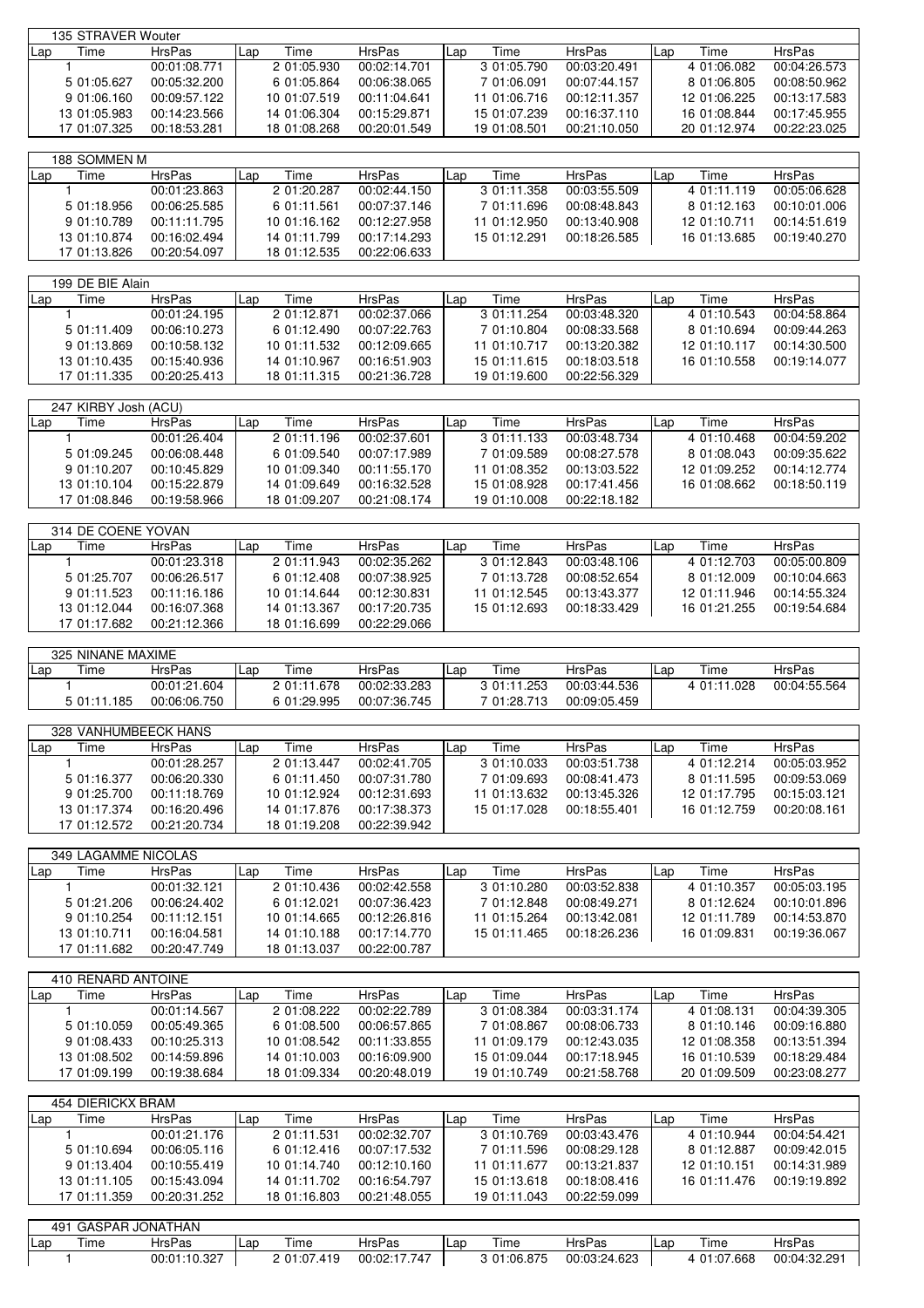| 5 01:07.144  | 00:05:39.436 | 6.01:06.942  | 00:06:46.378 | 7 01:07.977  | 00:07:54.355 | 8 01:08.529  | 00:09:02.885 |
|--------------|--------------|--------------|--------------|--------------|--------------|--------------|--------------|
| 9 01:07.253  | 00:10:10.138 | 10 01:07.867 | 00:11:18.006 | 11 01:09.226 | 00:12:27.232 | 12 01:11 485 | 00:13:38.717 |
| 13 01:09.022 | 00:14:47.739 | 14 01:09 100 | 00:15:56.840 | 15 01:09.748 | 00:17:06.589 | 16.01:10.727 | 00:18:17.317 |
| 17 01:08.729 | 00:19:26.046 | 18 01:09.021 | 00:20:35.067 | 19 01:10.482 | 00:21:45.550 | 20 01:11 630 | 00:22:57.181 |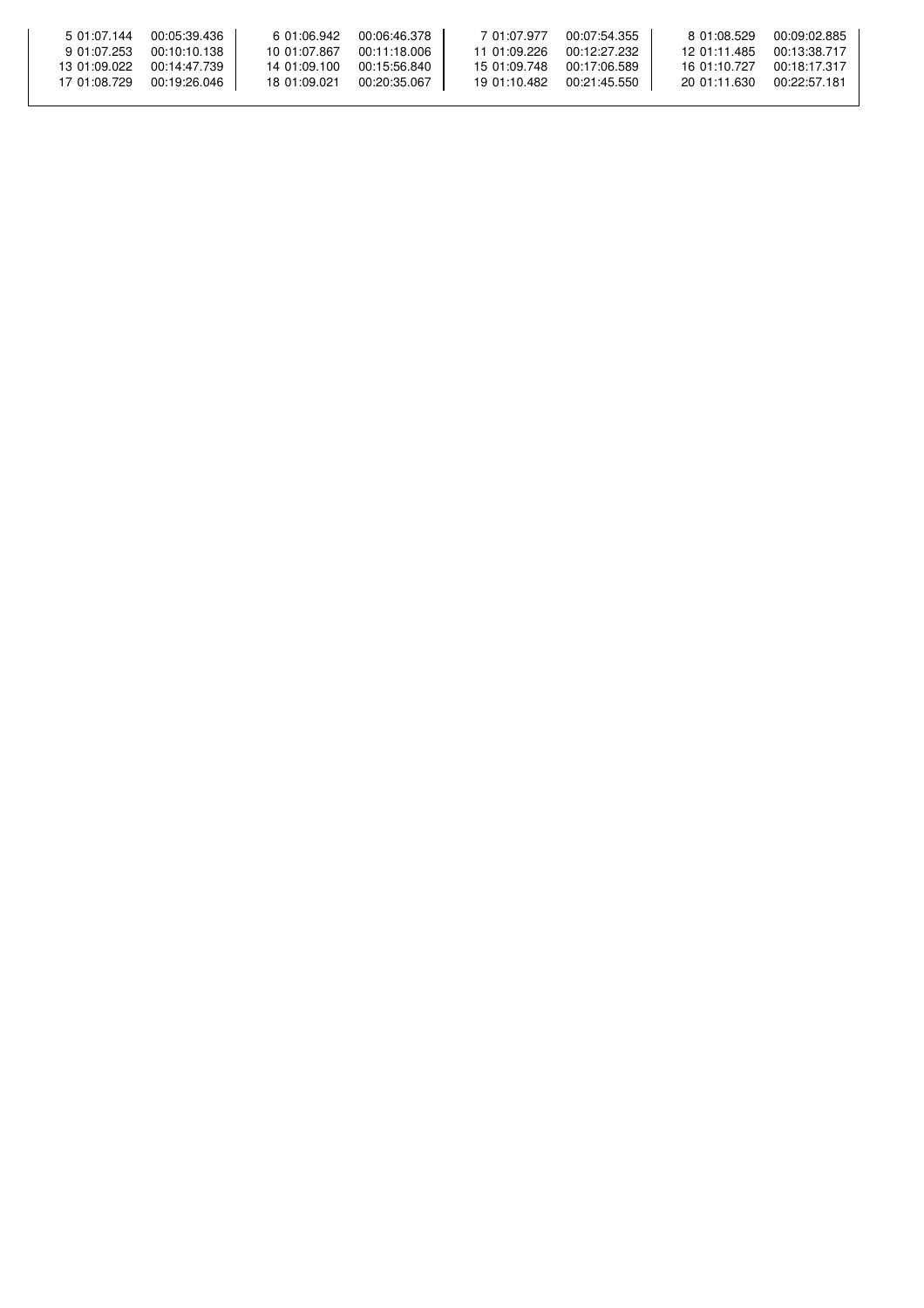



BeNeCup/NK Supermoto Enter 11-12 juni 2022

## Tour par Tour **EURO Course 1 - Temps par Moto**

|          |            | Lap1                   |                        |          |            | Lap2                   |                        |          |            | Lap 3                  |                        |          |            | Lap <sub>4</sub>       |                        |
|----------|------------|------------------------|------------------------|----------|------------|------------------------|------------------------|----------|------------|------------------------|------------------------|----------|------------|------------------------|------------------------|
| Pos      | <b>Num</b> | Gap                    | LapTime                | Pos      | <b>Num</b> | Gap                    | LapTime                | Pos      | <b>Num</b> | Gap                    | LapTime                | Pos      | <b>Num</b> | Gap                    | LapTime                |
| 1        | 88         |                        |                        |          | 88         |                        | 01:05.337              |          | 88         |                        | 01:04.405              |          | 88         |                        | 01:05.673              |
| 2        | 135        | 00:02.494              |                        |          | 135        | 00:03.086              | 01:05.930              | 2        | 135        | 00:04.471              | 01:05.790              | 2        | 135        | 00:04.880              | 01:06.082              |
| 3        | 491        | 00:04.051              |                        |          | 491        | 00:06.133              | 01:07.419              | 3        | 491        | 00:08.604              | 01:06.875              | 3        | 491        | 00:10.598              | 01:07.668              |
| 4        | 15         | 00:05.628              |                        |          | 15         | 00:08.603              | 01:08.313              | 4        | 15         | 00:11.426              | 01:07.227              | 4        | 15         | 00:12.708              | 01:06.956              |
| 5        | 90         | 00:06.489              |                        |          | 410        | 00:11.175              | 01:08.222              | 5        | 410        | 00:15.154              | 01:08.384              | 5        | 410        | 00:17.612              | 01:08.131              |
| 6        | 410        | 00:08.291              |                        |          | 90         | 00:12.388              | 01:11.237              | 6        | 89         | 00:19.015              | 01:08.702              | 6        | 89         | 00:21.095              | 01:07.753              |
| 7        | 105        | 00:08.590              |                        |          | 105        | 00:14.141              | 01:10.888              | 7        | 105        | 00:19.686              | 01:09.950              | 7        | 105        | 00:21.888              | 01:07.875              |
| 8        | 89         | 00:09.234              |                        |          | 89         | 00:14.718              | 01:10.821              | 8        | 90         | 00:20.396              | 01:12.412              | 8        | 119        | 00:26.892              | 01:09.835              |
| l9       | 119        | 00:10.754              |                        | g        | 119        | 00:16.528              | 01:11.112              | 9        | 119        | 00:22.731              | 01:10.607              | 9        | 104        | 00:27.607              | 01:08.854              |
| 10       | 454        | 00:14.900              |                        | 10       | 104        | 00:20.305              | 01:09.912              | 10       | 104        | 00:24.425              | 01:08.525              | 10       | 90         | 00:28.325              | 01:13.602              |
| 11       | 325        | 00:15.327              |                        | 11       | 454        | 00:21.093              | 01:11.531              | 11       | 454        | 00:27.457              | 01:10.769              | 11       | 454        | 00:32.728              | 01:10.944              |
| 12       | 104        | 00:15.730              |                        | 12       | 325        | 00:21.668              | 01:11.678              | 12       | 325        | 00:28.516              | 01:11.253              | 12       | 325        | 00:33.871              | 01:11.028              |
| 13       | 314        | 00:17.042              |                        | 13       | 314        | 00:23.648              | 01:11.943              | 13       | 314        | 00:32.087              | 01:12.843              | 13       | 199        | 00:37.171              | 01:10.543              |
| 14       | 188        | 00:17.586              |                        | 14       | 199        | 00:25.451              | 01:12.871              | 14       | 199        | 00:32.301              | 01:11.254              | 14       | 247        | 00:37.509              | 01:10.468              |
| 15       | 199<br>115 | 00:17.918              |                        | 15<br>16 | 247        | 00:25.986<br>00:27.183 | 01:11.196              | 15<br>16 | 247<br>103 | 00:32.714              | 01:11.133              | 15<br>16 | 314<br>103 | 00:39.116<br>00:39.183 | 01:12.703              |
| 16<br>17 | 103        | 00:18.398<br>00:19.778 |                        | 17       | 115<br>103 | 00:27.937              | 01:14.122<br>01:13.496 | 17       | 115        | 00:33.301<br>00:33.960 | 01:09.768<br>01:11.182 | 17       | 115        | 00:39.644              | 01:11.556<br>01:11.357 |
| 18       | 247        | 00:20.128              |                        | 18       | 328        | 00:30.090              | 01:13.447              | 18       | 328        | 00:35.719              | 01:10.033              | 18       | 349        | 00:41.502              | 01:10.357              |
| 19       | 328        | 00:21.980              |                        | 19       | 349        | 00:30.943              | 01:10.436              | 19       | 349        | 00:36.819              | 01:10.280              | 19       | 328        | 00:42.259              | 01:12.214              |
| 20       | 349        | 00:25.845              |                        | 20       | 188        | 00:32.535              | 01:20.287              | 20       | 188        | 00:39.489              | 01:11.358              | 20       | 188        | 00:44.935              | 01:11.119              |
|          |            |                        |                        |          |            |                        |                        |          |            |                        |                        |          |            |                        |                        |
|          |            | Lap <sub>5</sub>       |                        |          |            | Lap6                   |                        |          |            | Lap 7                  |                        |          |            | Lap8                   |                        |
| Pos      | <b>Num</b> | Gap                    | LapTime                | Pos      | <b>Num</b> | Gap                    | LapTime                | Pos      | <b>Num</b> | Gap                    | LapTime                | Pos      | <b>Num</b> | Gap                    | LapTime                |
| 1        | 88         |                        | 01:05.276              |          | 88         |                        | 01:04.645              |          | 88         |                        | 01:06.027              |          | 88         |                        | 01:05.503              |
| 2        | 135        | 00:05.230              | 01:05.627              | 2        | 135        | 00:06.449              | 01:05.864              | 2        | 135        | 00:06.513              | 01:06.091              | 2        | 135        | 00:07.815              | 01:06.805              |
| 3        | 491        | 00:12.466              | 01:07.144              | 3        | 491        | 00:14.763              | 01:06.942              | 3        | 491        | 00:16.712              | 01:07.977              | 3        | 15         | 00:18.088              | 01:06.461              |
| 4        | 15         | 00:14.947              | 01:07.515              |          | 15         | 00:16.569              | 01:06.267              | 4        | 15         | 00:17.130              | 01:06.588              | 4        | 491        | 00:19.738              | 01:08.529              |
| 5        | 410        | 00:22.395              | 01:10.059              | 5        | 410        | 00:26.249              | 01:08.500              | 5        | 410        | 00:29.090              | 01:08.867              | 5        | 89         | 00:32.678              | 01:07.762              |
| 6        | 89         | 00:24.333              | 01:08.514              |          | 89         | 00:27.880              | 01:08.193              | 6        | 89         | 00:30.419              | 01:08.566              | 6        | 410        | 00:33.733              | 01:10.146              |
| 7        | 105        | 00:25.821              | 01:09.209              |          | 105        | 00:32.060              | 01:10.885              | 7        | 105        | 00:35.029              | 01:08.996              | 7        | 105        | 00:38.508              | 01:08.982              |
| 8        | 104        | 00:30.817              | 01:08.487              |          | 104        | 00:34.813              | 01:08.641              | 8        | 104        | 00:37.164              | 01:08.379              | 8        | 104        | 00:40.057              | 01:08.396              |
| l9       | 90         | 00:31.975              | 01:08.926              | g        | 90         | 00:35.444              | 01:08.114              | 9        | 90         | 00:37.682              | 01:08.264              | 9        | 90         | 00:40.505              | 01:08.327              |
| 10       | 119        | 00:32.101              | 01:10.485              | 10       | 119        | 00:37.577              | 01:10.122              | 10       | 119        | 00:41.719              | 01:10.169              | 10       | 119        | 00:45.832              | 01:09.616              |
| 11       | 454        | 00:38.146              | 01:10.694              | 11       | 454        | 00:45.916              | 01:12.416              | 11       | 247        | 00:49.935              | 01:09.589              | 11       | 247        | 00:52.475              | 01:08.043              |
| 12       | 325        | 00:39.780              | 01:11.185              | 12       | 247        | 00:46.373              | 01:09.540              | 12       | 454        | 00:51.485              | 01:11.596              | 12       | 103        | 00:57.862              | 01:10.681              |
| 13       | 247        | 00:41.478              | 01:09.245              | 13       | 103        | 00:50.076              | 01:11.043              | 13       | 103        | 00:52.684              | 01:08.636              | 13       | 454        | 00:58.868              | 01:12.887              |
| 14       | 199        | 00:43.303              | 01:11.409              | 14       | 199        | 00:51.148              | 01:12.490              | 14       | 199        | 00:55.925              | 01:10.804              | 14       | 199        | 01:01.116              | 01:10.694              |
| 15       | 103        | 00:43.678              | 01:09.770              | 15<br>16 | 115        | 00:53.762              | 01:11.085              | 15<br>16 | 115        | 01:00.733              | 01:12.998              | 15<br>16 | 328        | 01:09.922              | 01:11.595              |
| 16<br>17 | 115<br>328 | 00:47.322<br>00:53.360 | 01:12.955<br>01:16.377 | 17       | 328<br>349 | 01:00.164<br>01:04.807 | 01:11.450<br>01:12.021 | 17       | 328<br>188 | 01:03.830<br>01:11.200 | 01:09.693<br>01:11.696 | 17       | 188<br>349 | 01:17.859<br>01:18.749 | 01:12.163<br>01:12.624 |
| 18       | 349        | 00:57.432              | 01:21.206              | 18       | 325        | 01:05.130              | 01:29.995              | 18       | 349        | 01:11.628              | 01:12.848              | 18       | 314        | 01:21.515              | 01:12.009              |
| 19       | 188        | 00:58.615              | 01:18.956              | 19       | 188        | 01:05.531              | 01:11.561              | 19       | 314        | 01:15.010              | 01:13.728              | 19       | 115        | 13:40.893              | 13:45.663              |
| 20       | 314        | 00:59.547              | 01:25.707              | 20       | 314        | 01:07.310              | 01:12.408              | 20       | 325        | 01:27.816              | 01:28.713              |          |            |                        |                        |
|          |            |                        |                        |          |            |                        |                        |          |            |                        |                        |          |            |                        |                        |
|          |            | Lap9                   |                        |          |            | Lap10                  |                        |          |            | Lap 11                 |                        |          |            | Lap 12                 |                        |
| Pos      | <b>Num</b> | Gap                    | LapTime                | Pos      | Num        | Gap                    | LapTime                | Pos      | <b>Num</b> | Gap                    | LapTime                | Pos      | <b>Num</b> | Gap                    | LapTime                |
| I1.      | 88         |                        | 01:05.250              |          | 88         |                        | 01:07.758              |          | 88         |                        | 01:07.264              |          | 88         |                        | 01:05.028              |
| 2        | 135        | 00:08.725              | 01:06.160              | 2        | 135        | 00:08.485              | 01:07.519              | 2        | 135        | 00:07.937              | 01:06.716              | 2        | 135        | 00:09.134              | 01:06.225              |
| l3       | 15         | 00:19.826              | 01:06.988              | 3        | 15         | 00:19.987              | 01:07.919              | 3        | 15         | 00:23.480              | 01:10.757              | 3        | 15         | 00:25.954              | 01:07.503              |
| 4        | 491        | 00:21.741              | 01:07.253              |          | 491        | 00:21.850              | 01:07.867              | 4        | 491        | 00:23.812              | 01:09.226              | 4        | 491        | 00:30.268              | 01:11.485              |
| 5        | 89         | 00:35.519              | 01:08.091              | 5        | 89         | 00:36.554              | 01:08.793              | 5        | 89         | 00:38.456              | 01:09.165              | 5        | 89         | 00:41.662              | 01:08.235              |
| 6        | 410        | 00:36.916              | 01:08.433              |          | 410        | 00:37.700              | 01:08.542              | 6        | 410        | 00:39.615              | 01:09.179              | 6        | 410        | 00:42.945              | 01:08.358              |
| 7        | 105        | 00:42.413              | 01:09.155              |          | 105        | 00:45.246              | 01:10.591              | 7        | 105        | 00:47.904              | 01:09.922              | 7        | 105        | 00:51.726              | 01:08.850              |
| 8        | 104        | 00:51.068              | 01:16.261              |          | 104        | 00:52.666              | 01:09.356              | 8        | 104        | 00:54.846              | 01:09.443              | 8        | 104        | 00:59.892              | 01:10.075              |
| g,       | 119        | 00:53.477              | 01:12.895              | 9        | 119        | 00:58.716              | 01:12.997              | 9        | 247        | 01:00.102              | 01:08.352              | 9        | 247        | 01:04.326              | 01:09.252              |
| 10       | 90         | 00:56.801              | 01:21.545              | 10       | 247        | 00:59.014              | 01:09.340              | 10<br>11 | 119        | 01:02.068              | 01:10.616              | 10       | 90         | 01:07.372              | 01:09.669              |
| 11       | 247        | 00:57.432              | 01:10.207              | 11<br>12 | 90         | 01:00.303<br>01:07.073 | 01:11.260              | 12       | 90         | 01:02.732<br>01:09.485 | 01:09.692              | 11<br>12 | 119        | 01:08.551              | 01:11.511              |
| 12<br>13 | 103<br>454 | 01:04.018<br>01:07.022 | 01:11.406<br>01:13.404 | 13       | 103<br>199 | 01:13.509              | 01:10.813<br>01:11.532 | 13       | 103<br>199 | 01:16.962              | 01:09.676<br>01:10.717 | 13       | 103<br>199 | 01:16.106<br>01:22.051 | 01:11.649<br>01:10.117 |
| 14       | 199        | 01:09.735              | 01:13.869              | 14       | 454        | 01:14.005              | 01:14.740              | 14       | 454        | 01:18.417              | 01:11.677              | 14       | 454        | 01:23.540              | 01:10.151              |
| 15       | 188        | 01:23.398              | 01:10.789              | 15       | 349        | 01:30.660              | 01:14.665              | 15       | 188        | 01:37.488              | 01:12.950              | 15       | 188        | 01:43.170              | 01:10.711              |
| 16       | 349        | 01:23.753              | 01:10.254              | 16       | 188        | 01:31.802              | 01:16.162              | 16       | 349        | 01:38.661              | 01:15.264              | 16       | 349        | 01:45.421              | 01:11.789              |
| 17       | 314        | 01:27.789              | 01:11.523              | 17       | 314        | 01:34.675              | 01:14.644              | 17       | 314        | 01:39.957              | 01:12.545              | 17       | 314        | 01:46.875              | 01:11.946              |
| 18       | 328        | 01:30.372              | 01:25.700              | 18       | 328        | 01:35.538              | 01:12.924              | 18       | 328        | 01:41.906              | 01:13.632              | 18       | 328        | 01:54.672              | 01:17.795              |
|          |            |                        |                        |          |            |                        |                        |          |            |                        |                        |          |            |                        |                        |
|          |            | Lap13                  |                        |          |            | Lap $14$               |                        |          |            | Lap15                  |                        |          |            | Lap 16                 |                        |
| Pos      | <b>Num</b> | Gap                    | LapTime                | Pos      | Num        | Gap                    | LapTime                | Pos      | Num        | Gap                    | LapTime                |          | Pos Num    | Gap                    | LapTime                |
| 1        | 88         |                        | 01:05.732              |          | 88         |                        | 01:05.591              |          | 88         |                        | 01:05.780              |          | 88         |                        | 01:05.581              |